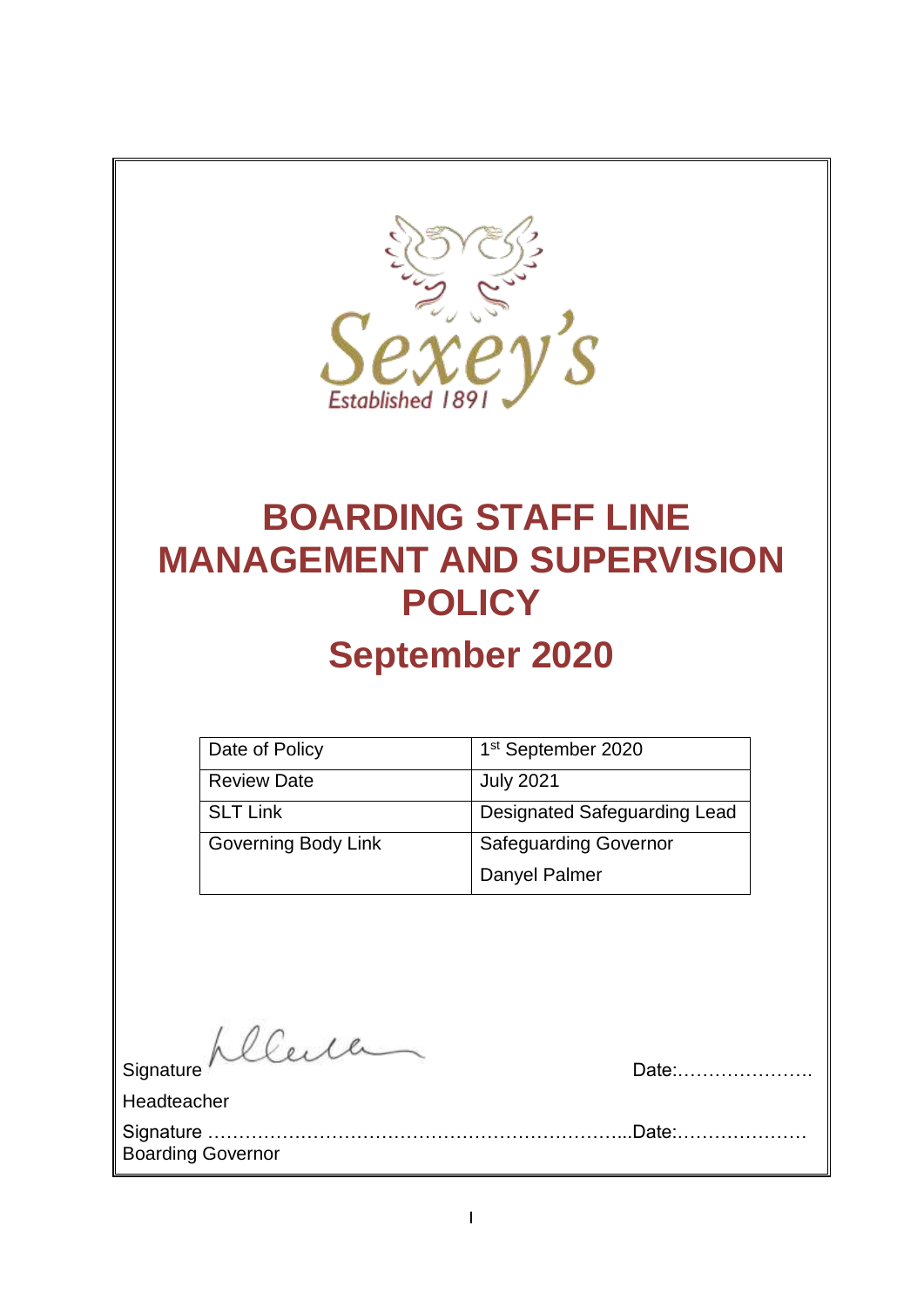#### **School Vision and Ethos**

Our Christian values are at the heart of the ethos of the school and through these we grow individually and as a community. The Story of the Good Samaritan underpins our 7 core values of:

- Honesty
- Forgiveness
- Empathy
- Courage
- Resilience
- Kindness
- Respect.

As a school we have a determination "*to be exceptional in all that we do"* and have an unrelenting commitment to provide:

- Exceptional learning experiences within an environment where students can thrive and learn.
- A caring community that provides students with first class advice, support and guidance, where Children are valued for their individuality and their potential is nurtured and developed.
- A wide range of opportunities that help develop exceptional Children with the skills, confidence and knowledge to make a positive contribution to the local and global community both now and in their future lives.
- Staff with an exceptional place to work, develop and inspire Children.

#### **Our commitment**

To safeguard and promote the welfare of Children through:

- The provision of a safe environment in which Children can learn.
- The provision of high-quality residential provision which nurtures and develops our Children to achieve and thrive.
- Identifying concerns early and provide appropriate help and support for Children and their parents/carers to prevent concerns escalating to a point whereby intervention would be required under the Children Act 1989 and in accordance with the Somerset Effective Support for Children and Families, Thresholds for Assessment and Services guidance.

#### **Introduction**

At Sexey's School we are committed to providing an environment that nurtures and transforms the lives of Children attending Sexey's School and take seriously our responsibilities to safeguard and promote their welfare. In order to promote the safety and wellbeing of students it is essential staff receive high quality line management and supervision.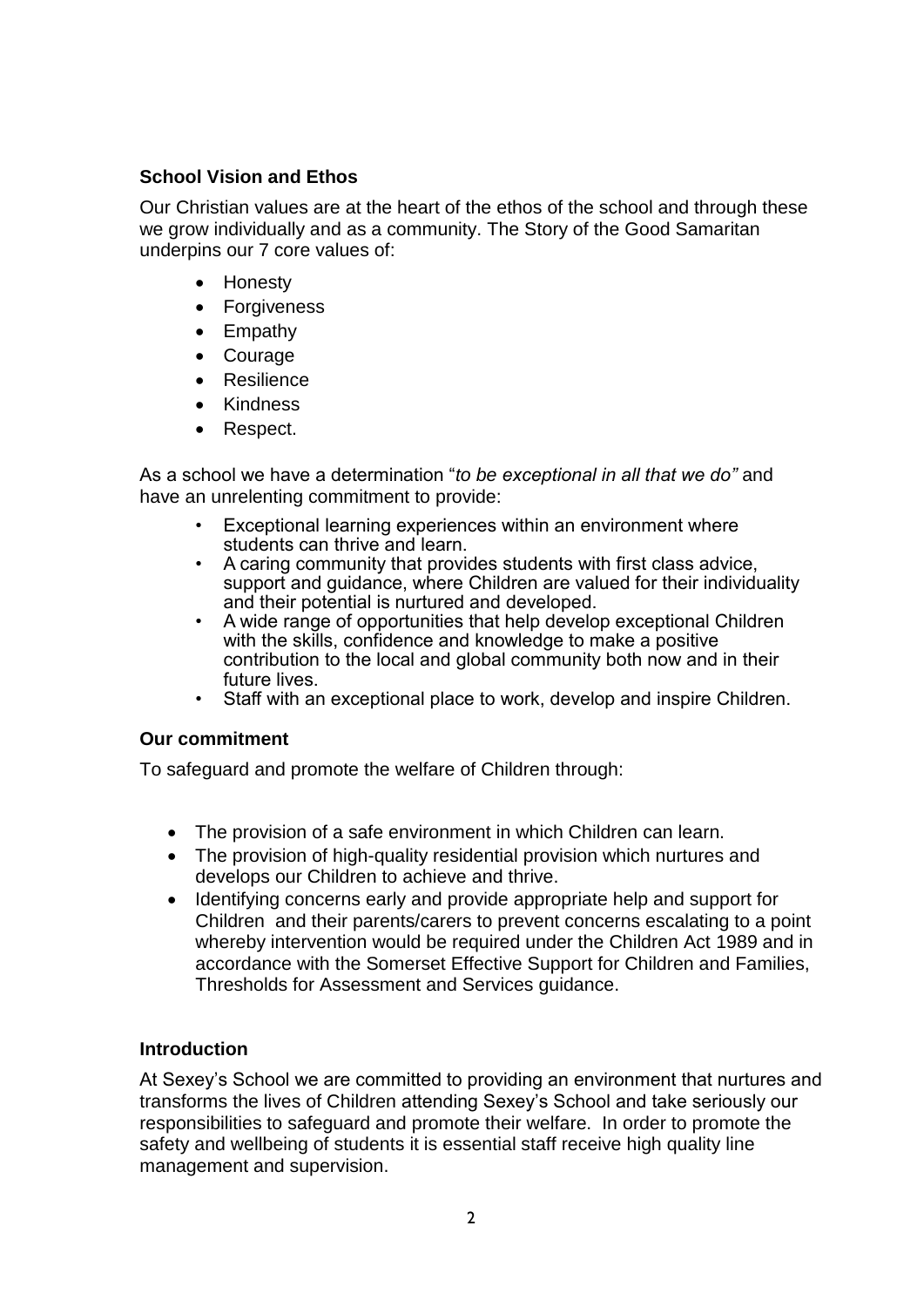#### **How are Boarding Staff supported and their development promoted?**

Supervision and line management are key for all adults working with children and especially those working in a care capacity. At Sexey's School we are committed to proving high quality line management and supervision to all staff. We provide staff with regular: -

- Boarding Line Management
- Boarding Supervision
- Safeguarding Social Care Supervision
- Team meetings

#### **What is Boarding Line Management and why is it important?**

Line Management is a formal and recorded process through which the professional actions of staff are examined and regularly reviewed. It provides a recorded system of decision making that is audited to improve practice and to improve the pastoral care that is provided to students and parents.

#### **What is Boarding Supervision and why is it important?**

Boarding Supervision provides the professionals working with young people the opportunity to seek professional support and challenge. Supervision allows a professional the opportunity to discuss challenges within their roles and problems as well as providing support when things are difficult. Supervision is non-judgemental and is a supportive process where the indented outcome is increased capacity, resilience and confidence of the professional.

Supervision acts as a means for ensuring that members of staff have access to the support, training and procedures they require for professional growth and development.

Supervision enables supervisors and supervisees to examine and reflect on the quality of their practice and to facilitate discussion. Supervision meetings should provide opportunities for staff to:

- Discuss any issues particularly concerning student well-being;
- Identify solutions to address issues as they arise;
- Receive coaching to improve their personal effectiveness.

#### **What is Safeguarding Social Care Supervision**

This is Supervision undertaken by an appropriately qualified person, currently the schools Consultant Social Worker, who is also a LADO. This takes place at regular intervals for all staff as set about below:

- DSL and DDSL Half termly
- House Parents at least termly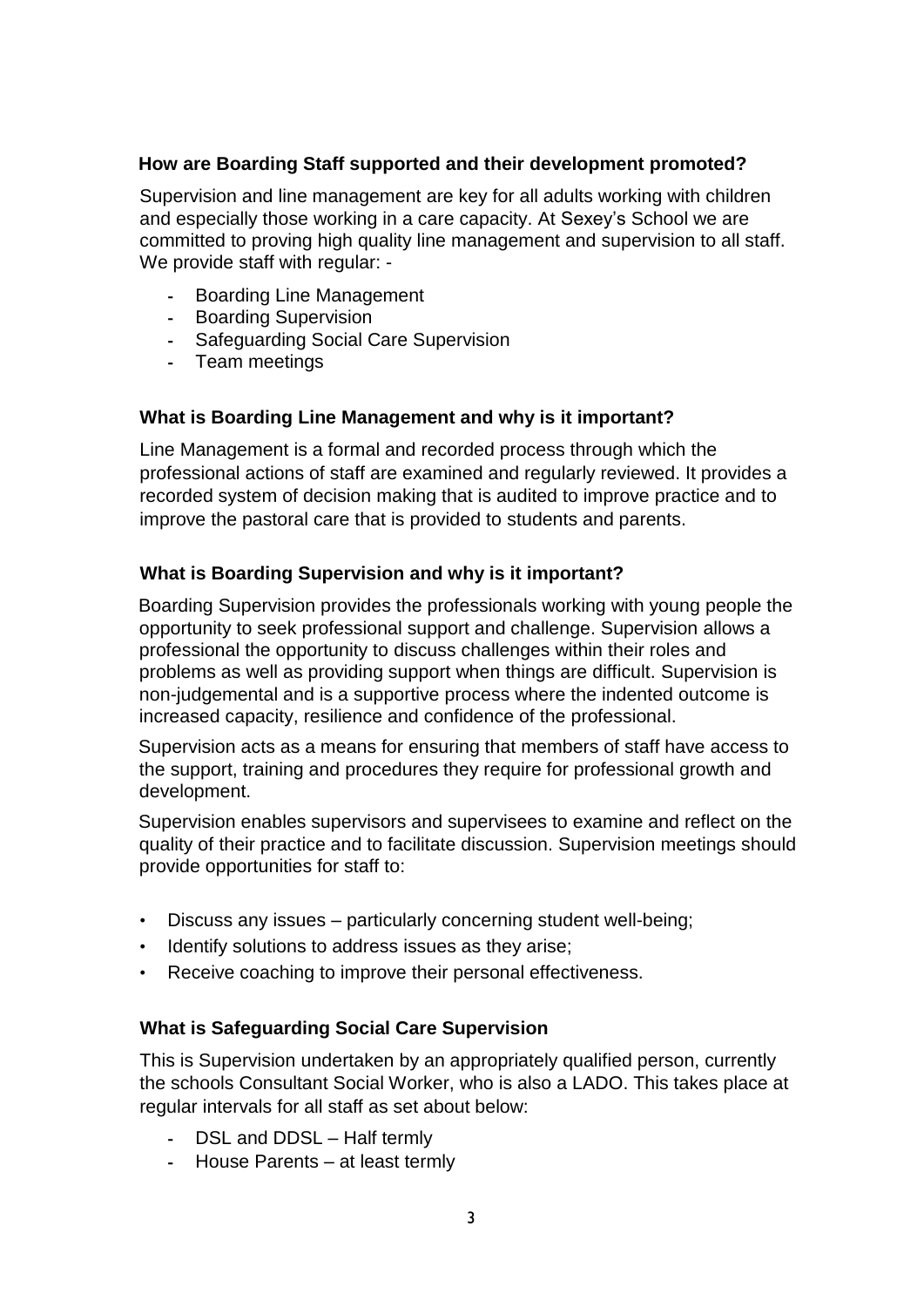- Assistant House Parents Termly
- Safeguarding Team Termly

Safeguarding Social Care Supervision is recorded by the Supervising Staff member and is used to inform future CPD. Through discussion with the Headteacher.

Safeguarding Social Care Supervision can be in a group or 1:1. The Supervising Social Worker will report any safeguarding or professional conduct concerns to the Headteacher post supervision. Although the themes will be shared, unless the colleague gives permission the discussions between supervisor and colleague remain confidential.

#### **How is Boarding Line management and Supervision carried out?**

Regular Boarding line management and supervision is carried out by a staff members line manager. The meeting has a set agenda (see Appendices 3-6). The Headteacher line manages the Director of Boarding.

During these meetings, a set agenda is used and members of staff are able to discuss any concerns they have about their practice, students or inappropriate behaviour displayed by colleagues.

A copy of the meeting notes is shared with the colleague. Each member of staff has a Line Management file which is kept on their personal file in HR, this stored securely at all times.

#### **What happens after the Line Management Meetings?**

Where concerns are raised, the Line Manager and colleague must seek to identify solutions and identify further actions that need to be taken. These are recorded on the Meeting Record form and may include further training and/or support from senior colleagues.

All aspects of these meetings must ultimately focus on promoting the interests of boarding students.

#### **Additional Meetings that Support communicating consistency and strong professional practices.**

Alongside formal line management and professional supervision, meetings there are a number of group meetings that are held to ensure strong communication, consistency in expectations for boarders and strong professional practice, these are;

#### **Boarding Team Meeting**

- Take place weekly
- Chaired by Head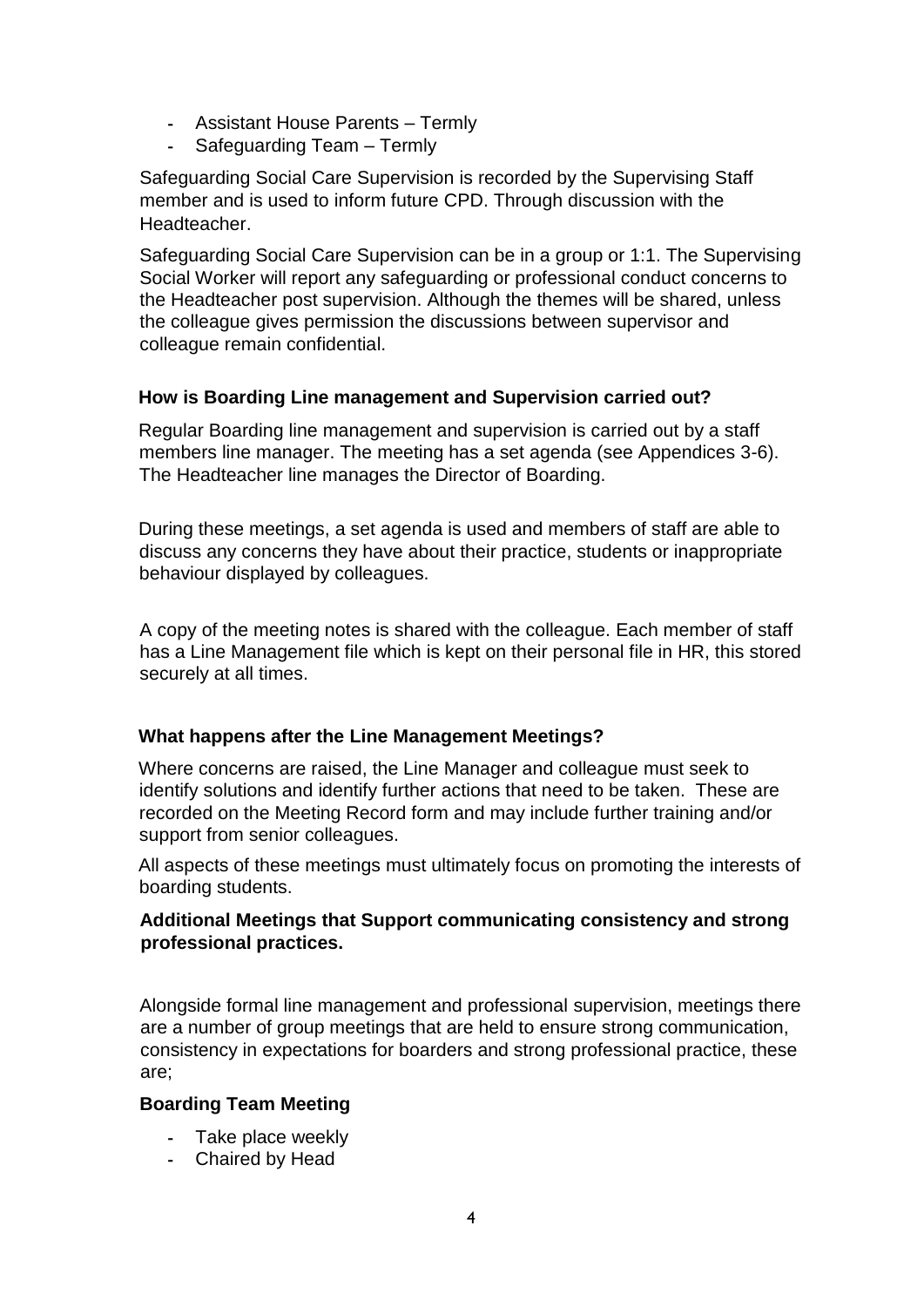- Attended by SHP, BHM, M, AM, AHPs, and DSL

#### **House Team Meeting**

- Chaired by SHP/BHM
- Take place at least fortnightly

#### **Cleaning Team Meeting**

- Chaired by Matron
- Take place daily at coffee time

#### **Shift Informal Meeting**

- These take place as needed to meet the needs of the staff on duty and students in house

#### **Appraisal**

All staff will have an annual appraisal as set out in the Teaching and Nonteaching Staff Appraisal Policy. Please refer to this for further information. Appendix 7 is the set form for boarding staff appraisal.

#### **Policy review and evaluation**

This policy will be reviewed annually by the Director of Boarding.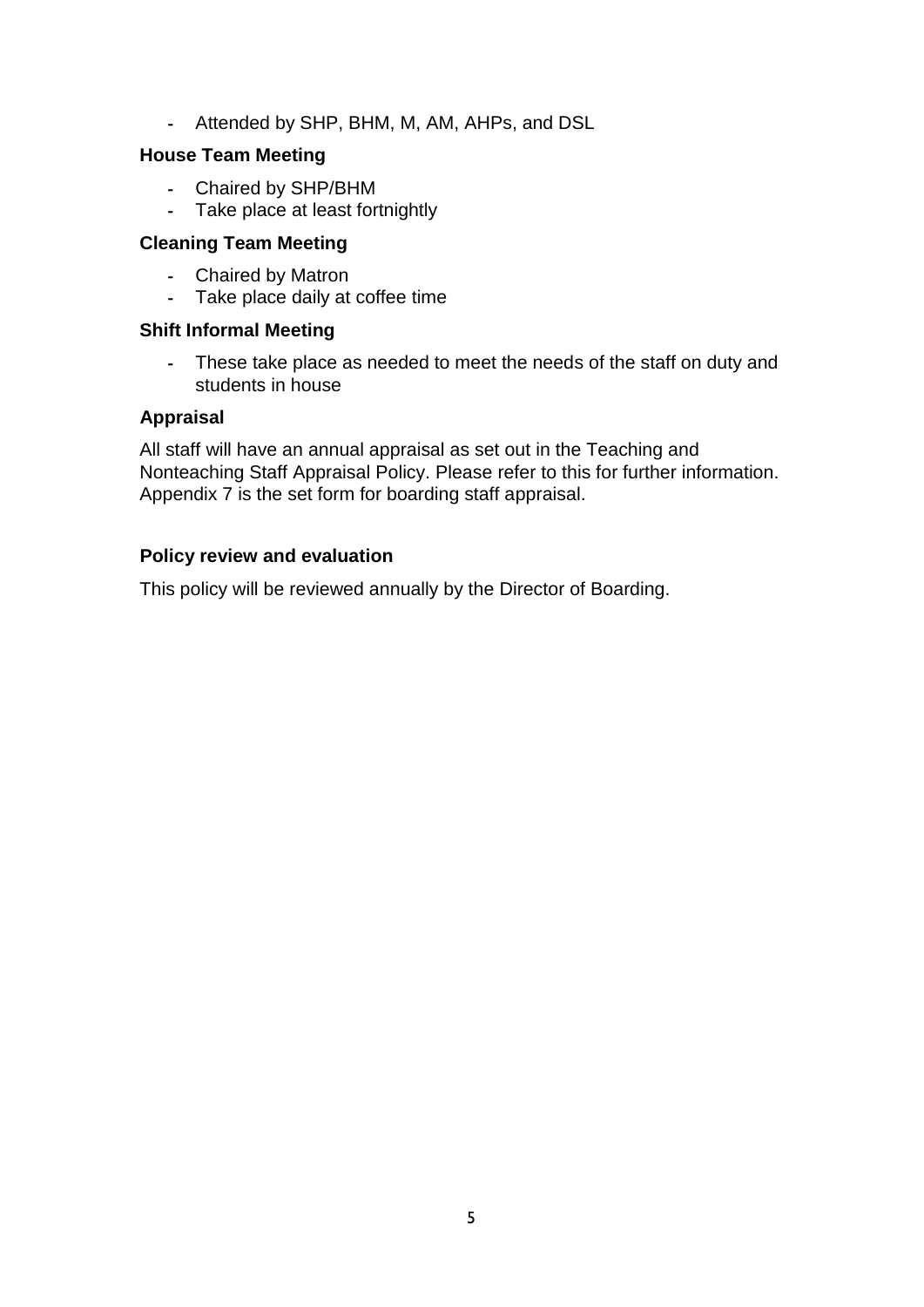#### **Appendix 1: Guidance Notes for Line Managers**

Being a Line Manager is a significant responsibility and one which needs to be taken seriously. The school and the individual you line manage expect you to provide line management that is:

- Planned well in advance and only changed in exceptional circumstances
- Well-structured, allowing both you and the individual to contribute to the agenda
- Carried out in an appropriate location and free of interruptions
- Properly and promptly recorded with notes copied to the individual

#### **Preparation**

- Have you made appropriate arrangements for the meeting e.g. quiet location, adequate time and no interruptions?
- Have you made sure you have the correct format for recording the meeting?
- Have you got a copy of the notes of your last meeting?

#### **Conducting the meeting**

- Is the meeting structured to be child/student focused?
- Will the meeting provide opportunities to discuss pastoral issues such as workload and work concerns?
- Are you using the agreed recording format to record the notes of the meeting?

#### **Ending the discussion**

- Do all notes indicate the actions that have been agreed?
- Have any training or development needs been identified?
- Are clear timescales agreed?
- Has the date of the next meeting been agreed?
- Line Managers should ensure they pass a copy of the meeting record to HR for storing confidentially.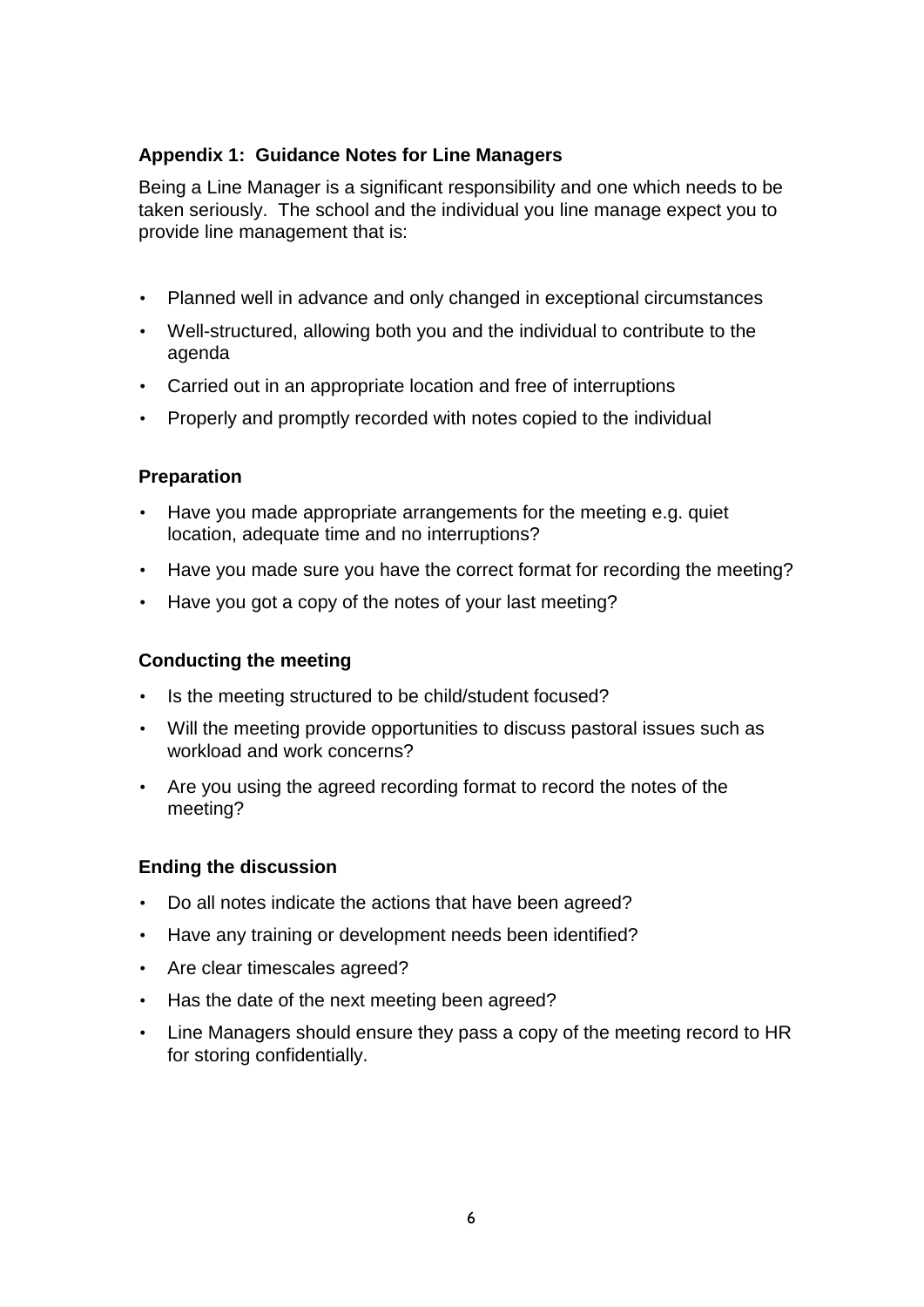#### **Appendix 2: Guidance Notes for Boarding Staff**

Supervision and line management are an important right and benefit for all those working in boarding. It is the main way in which the school monitors and reviews your work but also ensures you are properly supported and continue to develop your skills. It is therefore important that you are fully involved and make the most of the opportunities that these meetings offer.

In particular you should:

- Prepare for each meeting by reviewing notes from the previous meeting and thinking about the things you want to raise and discuss
- Be ready to share your thoughts and ideas in the meeting
- Be open about what has gone well and what you have found difficult
- Be ready to plan and undertake training and other development activities as agreed with your line manager
- Check and read the notes of your meetings and make sure you follow through and complete any actions as agreed

#### **Preparation**

- Do you know the date and time of the meeting in advance?
- Have you made provision (and arranged cover if necessary) to be able to attend this meeting?
- Have you confirmed you will be attending the meeting as arranged?
- Have you got any information you can bring to the meeting such as notes from training or meetings that you have attended?
- Have you got a copy of the notes of your last meeting?

#### **During the meeting**

- Be open about any areas of difficulty
- Ensure the discussion is recorded by your line manager using the agreed format

#### **Ending the discussion**

- Do all notes indicate the actions that have been agreed?
- Have any training or development needs been identified?
- Are clear timescales agreed?
- Has the date of the next meeting been agreed?
- Have you got a copy of the notes?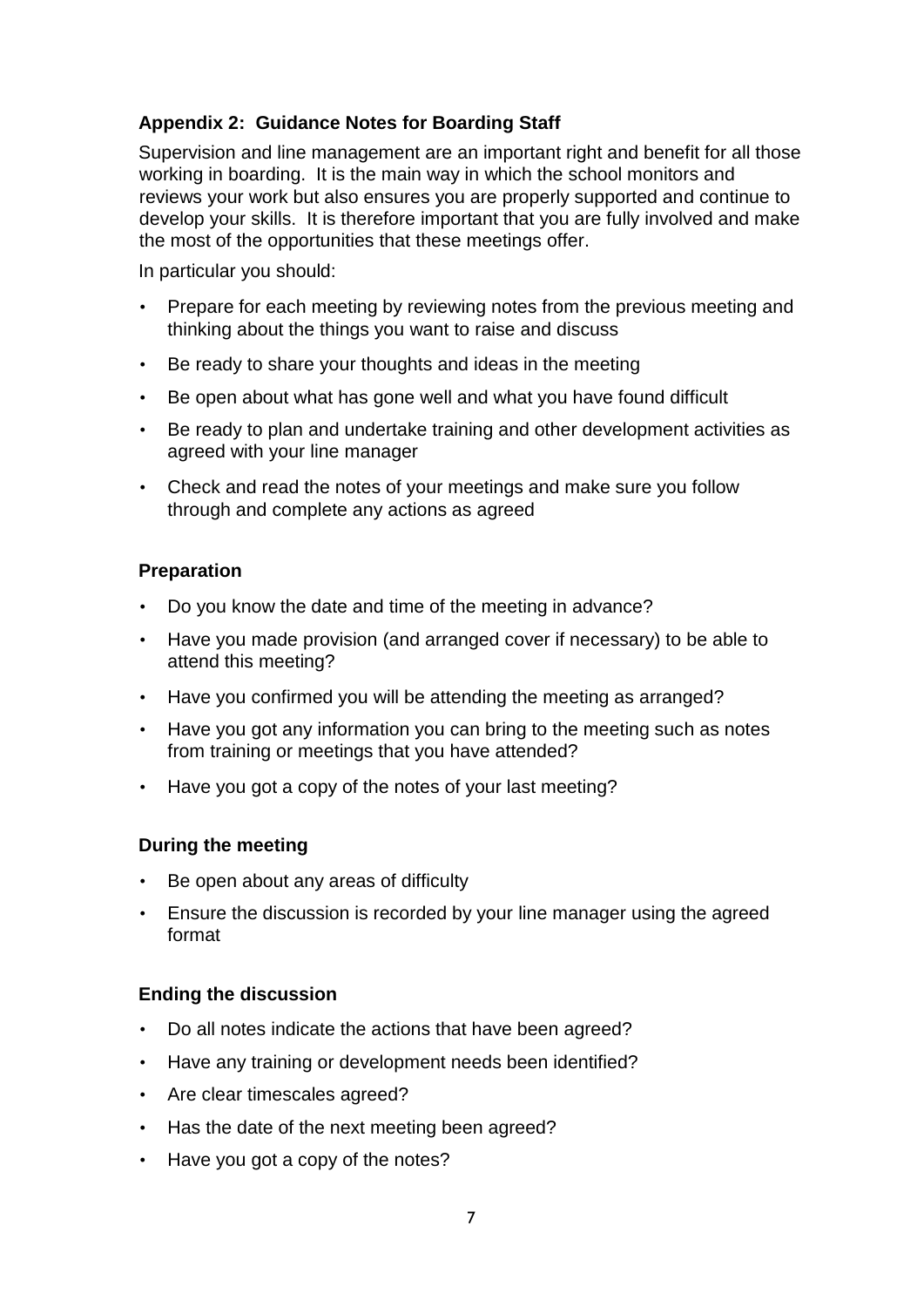**Appendix 3**



## **Boarding Supervision Meeting Record – Boarding House Manager Boarding Supervision Meeting Record – Boarding House Manager**

| <b>Name of Staff member</b>                    | <b>Staff members role</b>                        | Date of Meeting                                                 | <b>Line Manager</b>                   |
|------------------------------------------------|--------------------------------------------------|-----------------------------------------------------------------|---------------------------------------|
|                                                |                                                  |                                                                 |                                       |
|                                                |                                                  |                                                                 |                                       |
| <b>Actions agreed from previous</b><br>meeting | Impact of the actions on<br>students' experience | Has this been a CPD opportunity<br>if yes what was the learning | Further follow up needed if yes, what |
|                                                |                                                  |                                                                 |                                       |
|                                                |                                                  |                                                                 |                                       |
|                                                |                                                  |                                                                 |                                       |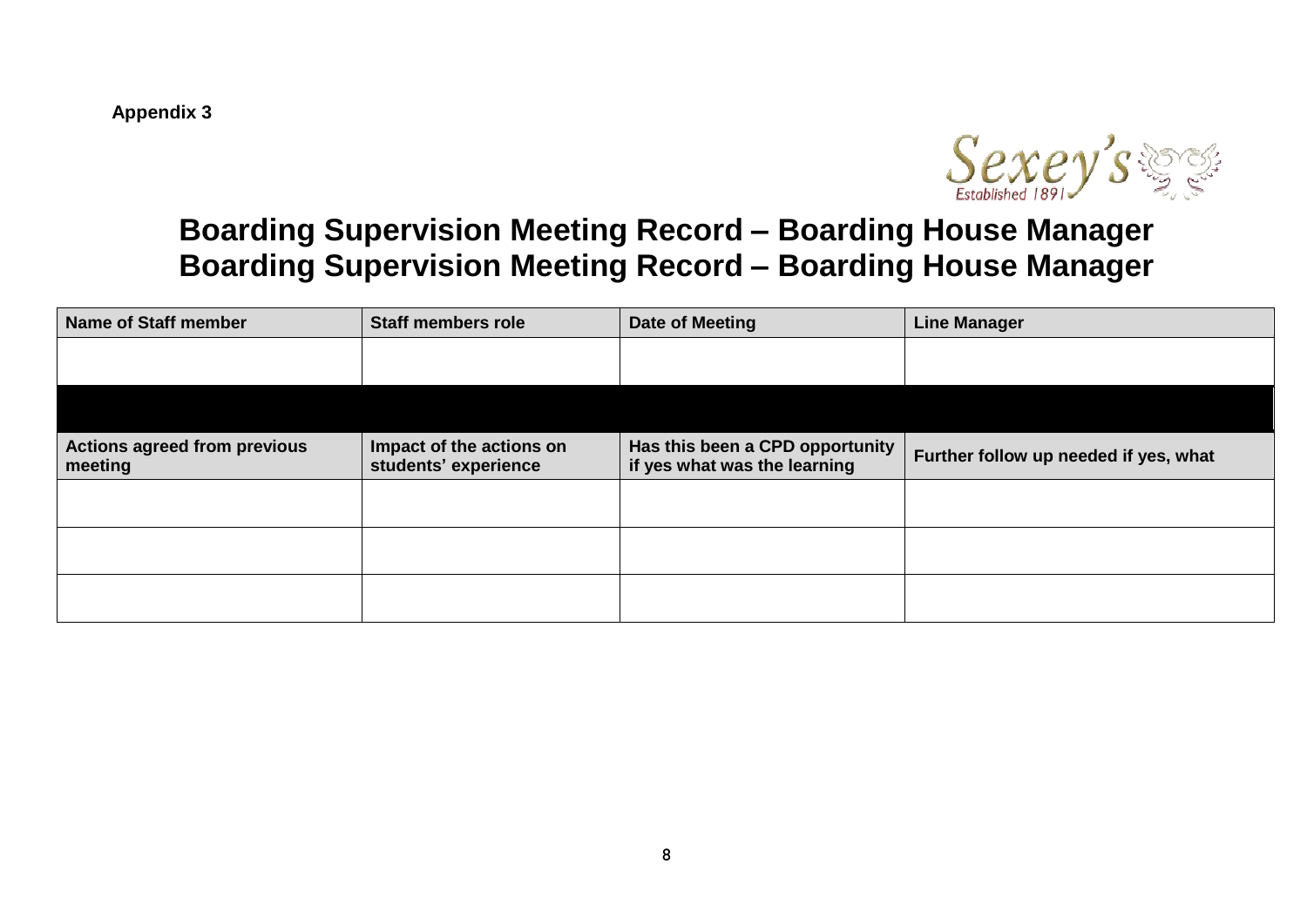**Select at least 3 of the themes below each meeting: -**

- Safeguarding concern managed recently or using a Lessons Learned case study
- Specific concern about a student well being
- Student voice received
- Personal well being

| <b>EXPLORE</b><br><b>Reflection on a theme</b> | <b>ACTION</b><br><b>Needed by staff member post</b><br>reflection | <b>IMPACT</b><br>What will be the impact on<br>young people's experiences | <b>CPD</b><br>What is the CPD opportunity? |
|------------------------------------------------|-------------------------------------------------------------------|---------------------------------------------------------------------------|--------------------------------------------|
|                                                |                                                                   |                                                                           |                                            |
| <b>EXPLORE</b><br><b>Reflection on a theme</b> | <b>ACTION</b><br><b>Needed by staff member post</b><br>reflection | <b>IMPACT</b><br>What will be the impact on<br>young people's experiences | <b>CPD</b><br>What is the CPD opportunity? |
|                                                |                                                                   |                                                                           |                                            |
| <b>EXPLORE</b><br><b>Reflection on a theme</b> | <b>ACTION</b><br><b>Needed by staff member post</b><br>reflection | <b>IMPACT</b><br>What will be the impact on young<br>people's experiences | <b>CPD</b><br>What is the CPD opportunity? |
|                                                |                                                                   |                                                                           |                                            |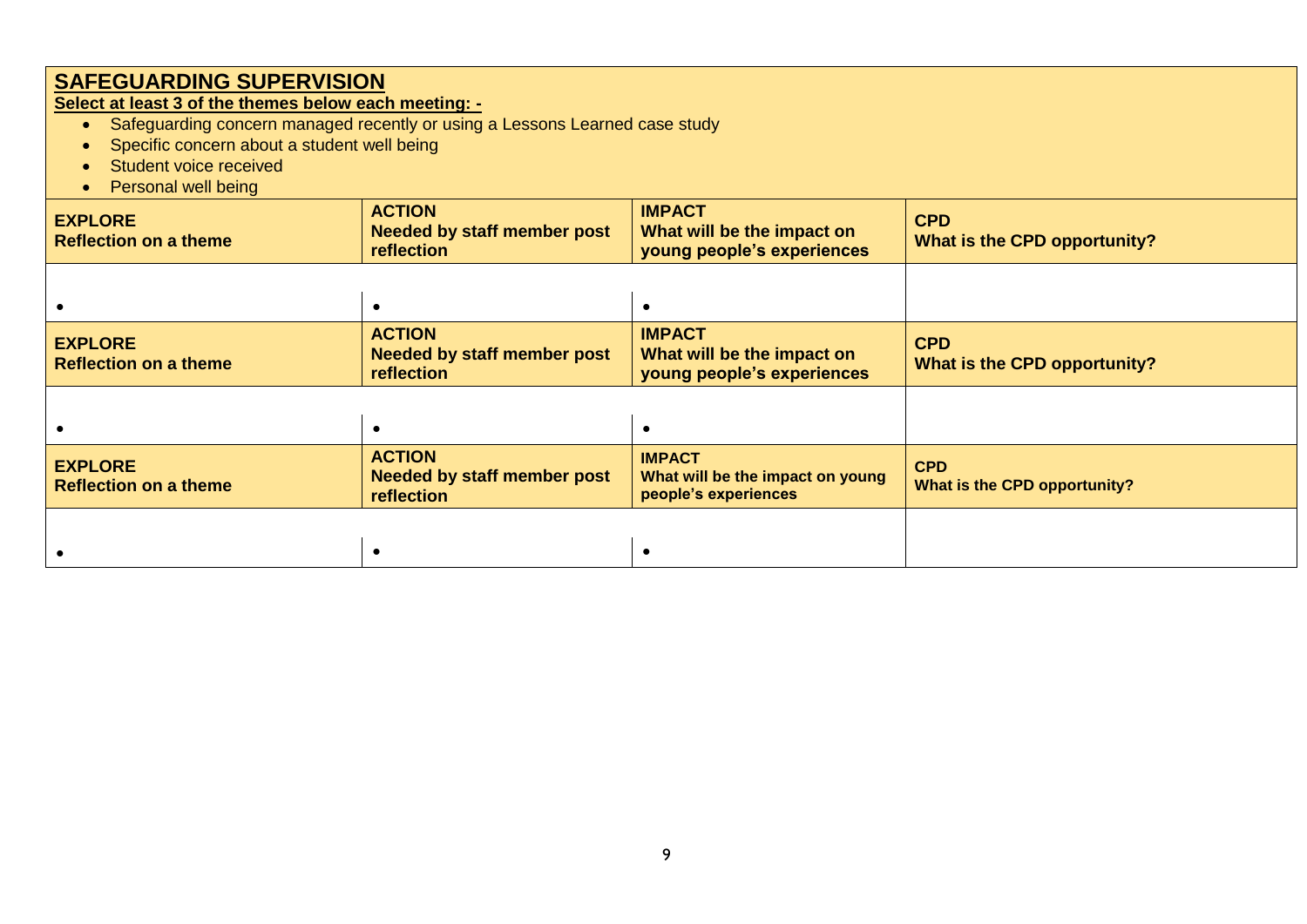### **PROFESSIONAL PRACTICE SUPERVISION**

**Select at least 3 of the themes below each meeting: -**

**Themes: -**

- **1. Development of Boarding experience for students (Mentoring, activities, house programme)**
- **2. Engagement of students in house life and role you play in it**
- **3. Management of students (Behaviour, academic support, independence)**
- **4. Student equality and diversity**
- **5. Relationships (Professional staff and students)**
- **6. Communication (Written, verbal, stakeholders)**
- **7. NBMS (Your role and how to support exceeding them)**

| <b>THEME</b>                                                                                             | <b>EXPLORE</b><br><b>Reflection on the theme</b> | <b>ACTION</b><br><b>Needed by staff member</b> | <b>IMPACT</b><br>What will be the impact<br>on young people's<br>experiences | <b>FOLLOW UP</b><br><b>Needed by Supervisor</b> |
|----------------------------------------------------------------------------------------------------------|--------------------------------------------------|------------------------------------------------|------------------------------------------------------------------------------|-------------------------------------------------|
| <b>Development of Boarding</b><br>experience for students<br>(Mentoring, activities, house<br>programme) |                                                  |                                                |                                                                              |                                                 |
| <b>Engagement of students in house</b><br>life and role you play in it                                   |                                                  |                                                |                                                                              |                                                 |
| <b>Management of students</b><br>(Behaviour, academic support,<br>independence)                          |                                                  |                                                |                                                                              |                                                 |
| <b>Student equality and diversity</b>                                                                    |                                                  |                                                |                                                                              |                                                 |
| <b>Relationships (Professional staff</b><br>and students)                                                |                                                  |                                                |                                                                              |                                                 |
| <b>Communication (Written, verbal,</b><br>stakeholders)                                                  |                                                  |                                                |                                                                              |                                                 |
| <b>NBMS (Your role and how to</b><br>support exceeding them)                                             |                                                  |                                                |                                                                              |                                                 |
|                                                                                                          |                                                  |                                                |                                                                              |                                                 |

| Staff member signed and dated      |  |
|------------------------------------|--|
| <b>Supervisor signed and dated</b> |  |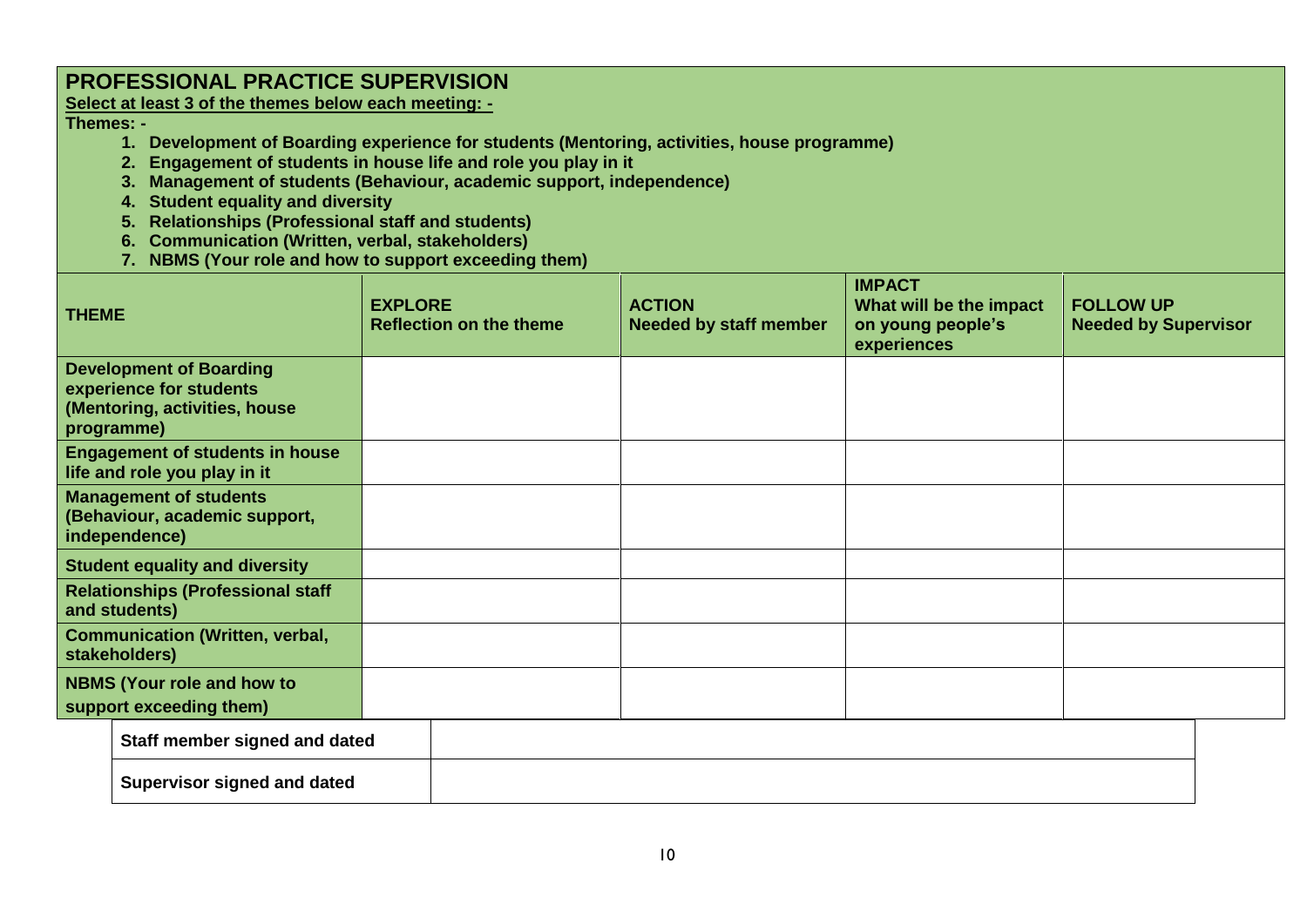

## **Boarding Supervision Meeting Record – Matron /Assistant House Parent**

| Name of Staff member                           | <b>Staff members role</b>                        | Date of Meeting                                                 | <b>Line Manager</b>                   |
|------------------------------------------------|--------------------------------------------------|-----------------------------------------------------------------|---------------------------------------|
|                                                |                                                  |                                                                 |                                       |
|                                                |                                                  |                                                                 |                                       |
| <b>Actions agreed from previous</b><br>meeting | Impact of the actions on<br>students' experience | Has this been a CPD opportunity<br>if yes what was the learning | Further follow up needed if yes, what |
|                                                |                                                  |                                                                 |                                       |
|                                                |                                                  |                                                                 |                                       |
|                                                |                                                  |                                                                 |                                       |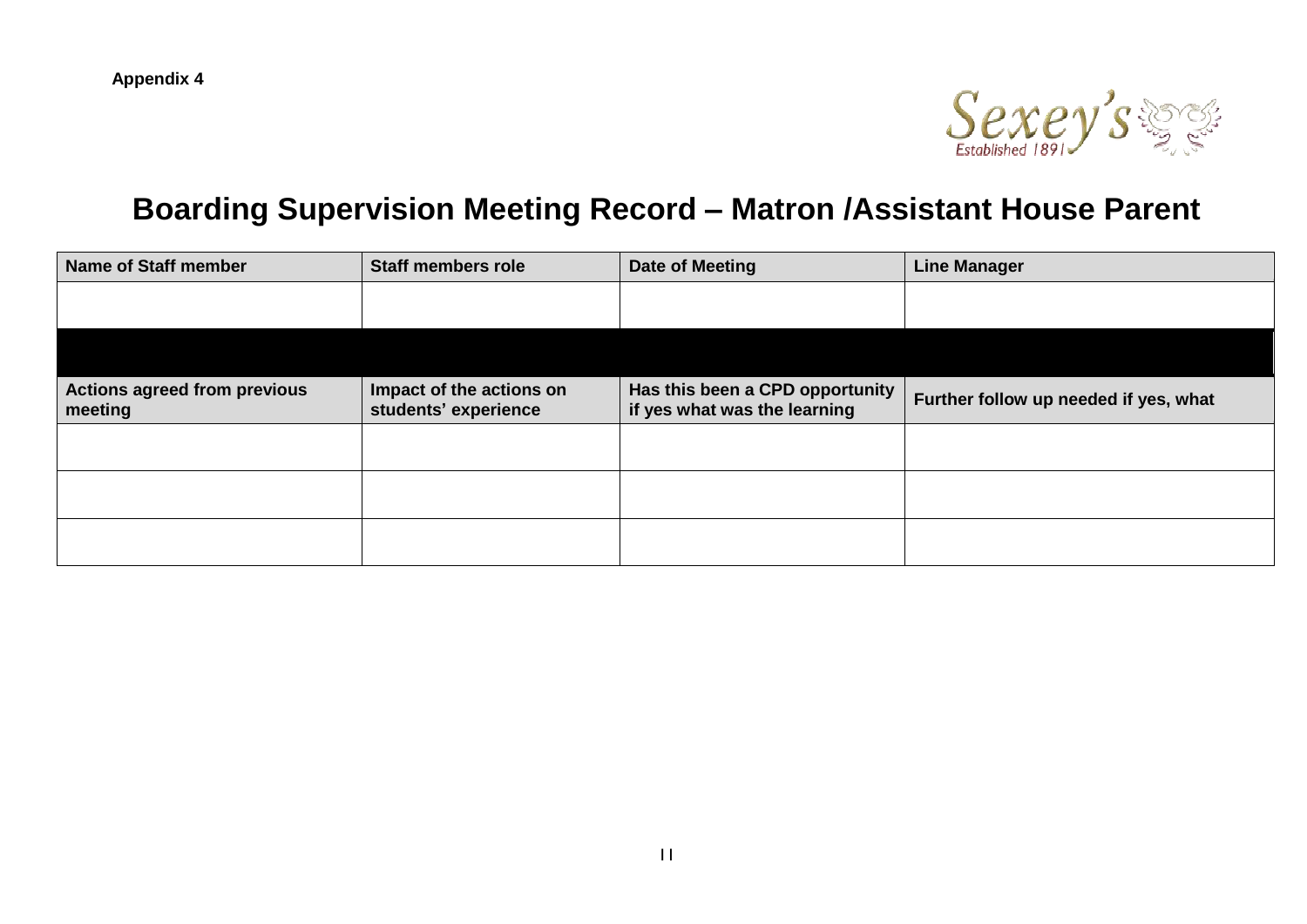**Select at least 2 of the themes below each meeting: -**

- Safeguarding concern managed recently or using a Lessons Learned case study
- Specific concern about a student well being
- Student voice received
- Personal well being

| <b>EXPLORE</b><br><b>Reflection on a theme</b> | <b>ACTION</b><br><b>Needed by staff member post</b><br>reflection | <b>IMPACT</b><br>What will be the impact on<br>young people's experiences | <b>CPD</b><br>What is the CPD opportunity? |
|------------------------------------------------|-------------------------------------------------------------------|---------------------------------------------------------------------------|--------------------------------------------|
|                                                |                                                                   |                                                                           |                                            |
| <b>EXPLORE</b><br><b>Reflection on a theme</b> | <b>ACTION</b><br><b>Needed by staff member post</b><br>reflection | <b>IMPACT</b><br>What will be the impact on<br>young people's experiences | <b>CPD</b><br>What is the CPD opportunity? |
|                                                |                                                                   |                                                                           |                                            |
| <b>EXPLORE</b><br><b>Reflection on a theme</b> | <b>ACTION</b><br><b>Needed by staff member post</b><br>reflection | <b>IMPACT</b><br>What will be the impact on young<br>people's experiences | <b>CPD</b><br>What is the CPD opportunity? |
|                                                |                                                                   |                                                                           |                                            |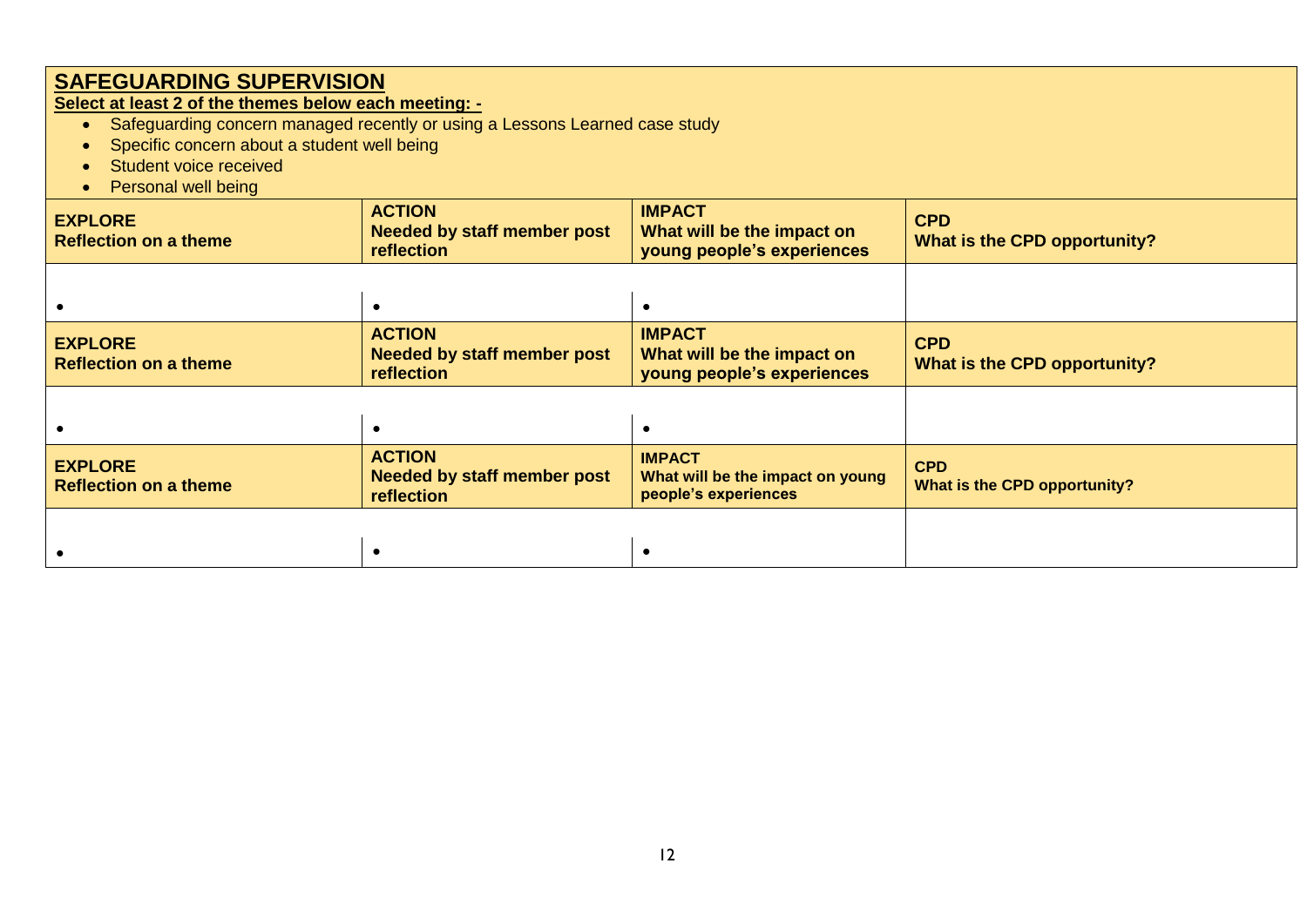#### **PROFESSIONAL PRACTICE SUPERVISION**

#### **Select at least 2 of the themes below each meeting: -**

#### **Themes: -**

- **8. Development of Boarding experience for students (Mentoring, activities, house programme)**
- **9. Engagement of students in house life and role you play in it**
- **10. Management of students (Behaviour, academic support, independence)**
- **11. Student equality and diversity**
- **12. Relationships (Professional staff and students)**
- **13. Communication (Written, verbal, stakeholders)**
- **14. NBMS (Your role and how to support exceeding them)**
- **15. Management of House**
- **16. Management of other staff**

| <b>THEME</b>                                                                                             | <b>EXPLORE</b><br><b>Reflection on the theme</b> | <b>ACTION</b><br><b>Needed by staff member</b> | <b>IMPACT</b><br>What will be the impact on<br>young people's<br>experiences | <b>FOLLOW UP</b><br><b>Needed by Supervisor</b> |
|----------------------------------------------------------------------------------------------------------|--------------------------------------------------|------------------------------------------------|------------------------------------------------------------------------------|-------------------------------------------------|
| <b>Development of Boarding</b><br>experience for students<br>(Mentoring, activities, house<br>programme) |                                                  |                                                |                                                                              |                                                 |
| <b>Engagement of students in house</b><br>life and role you play in it                                   |                                                  |                                                |                                                                              |                                                 |
| <b>Management of students</b><br>(Behaviour, academic support,<br>independence)                          |                                                  |                                                |                                                                              |                                                 |
| <b>Student equality and diversity</b>                                                                    |                                                  |                                                |                                                                              |                                                 |
| <b>Relationships (Professional staff</b><br>and students)                                                |                                                  |                                                |                                                                              |                                                 |
| <b>Communication (Written, verbal,</b><br>stakeholders)                                                  |                                                  |                                                |                                                                              |                                                 |
| <b>NBMS (Your role and how to</b><br>support exceeding them)                                             |                                                  |                                                |                                                                              |                                                 |
| <b>Management of House</b>                                                                               |                                                  |                                                |                                                                              |                                                 |
| <b>Management of other staff</b>                                                                         |                                                  |                                                |                                                                              |                                                 |
| Staff member signed and dated                                                                            |                                                  |                                                |                                                                              |                                                 |
| <b>Supervisor signed and dated</b>                                                                       |                                                  |                                                |                                                                              |                                                 |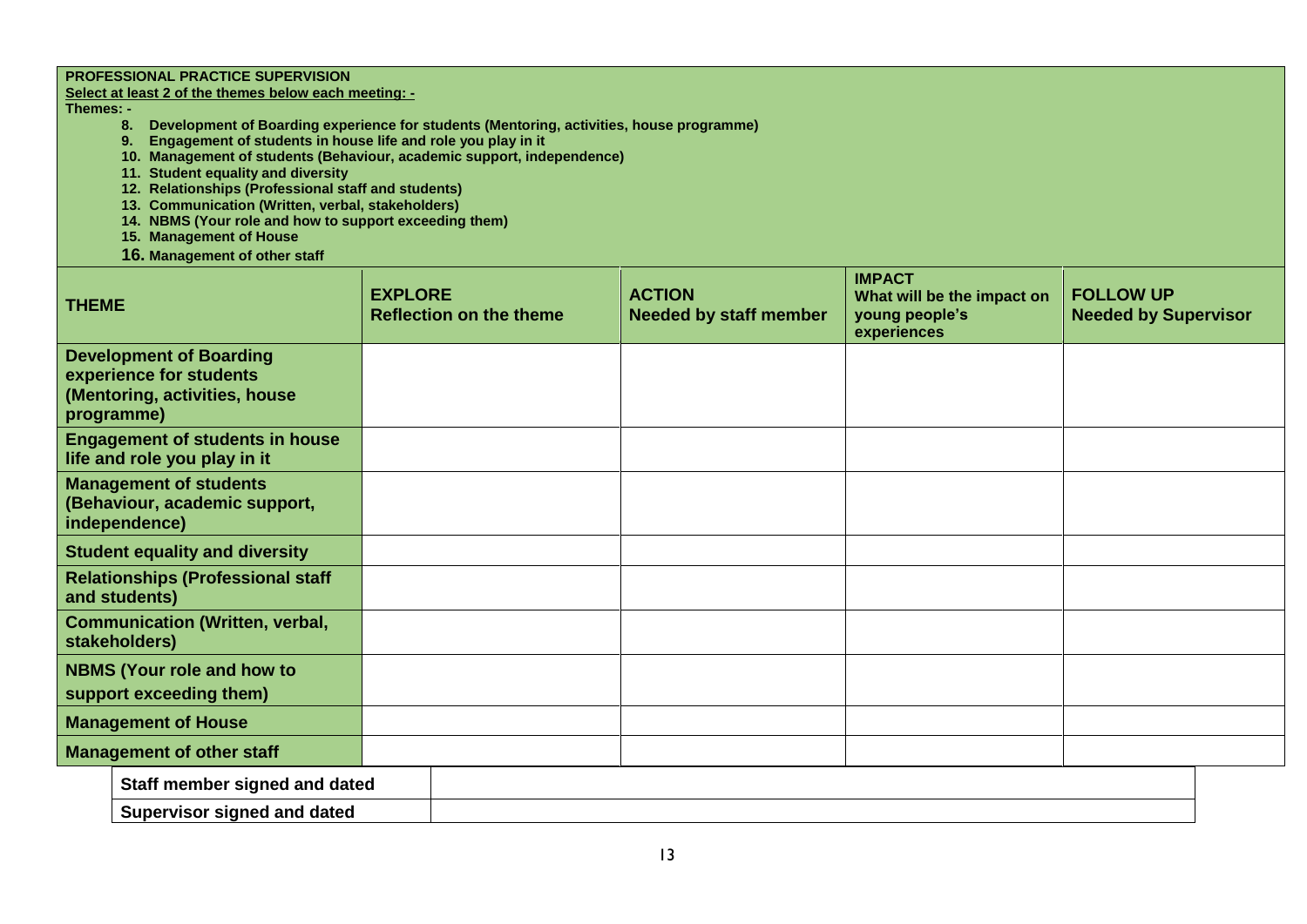

## **Boarding Supervision Meeting Record – GAP /GBA/Tutors**

| <b>Name of Staff member</b>                    | <b>Staff members role</b>                        | <b>Date of Meeting</b>                                          | <b>Line Manager</b>                   |
|------------------------------------------------|--------------------------------------------------|-----------------------------------------------------------------|---------------------------------------|
|                                                |                                                  |                                                                 |                                       |
|                                                |                                                  |                                                                 |                                       |
| <b>Actions agreed from previous</b><br>meeting | Impact of the actions on<br>students' experience | Has this been a CPD opportunity<br>if yes what was the learning | Further follow up needed if yes, what |
|                                                |                                                  |                                                                 |                                       |
|                                                |                                                  |                                                                 |                                       |
|                                                |                                                  |                                                                 |                                       |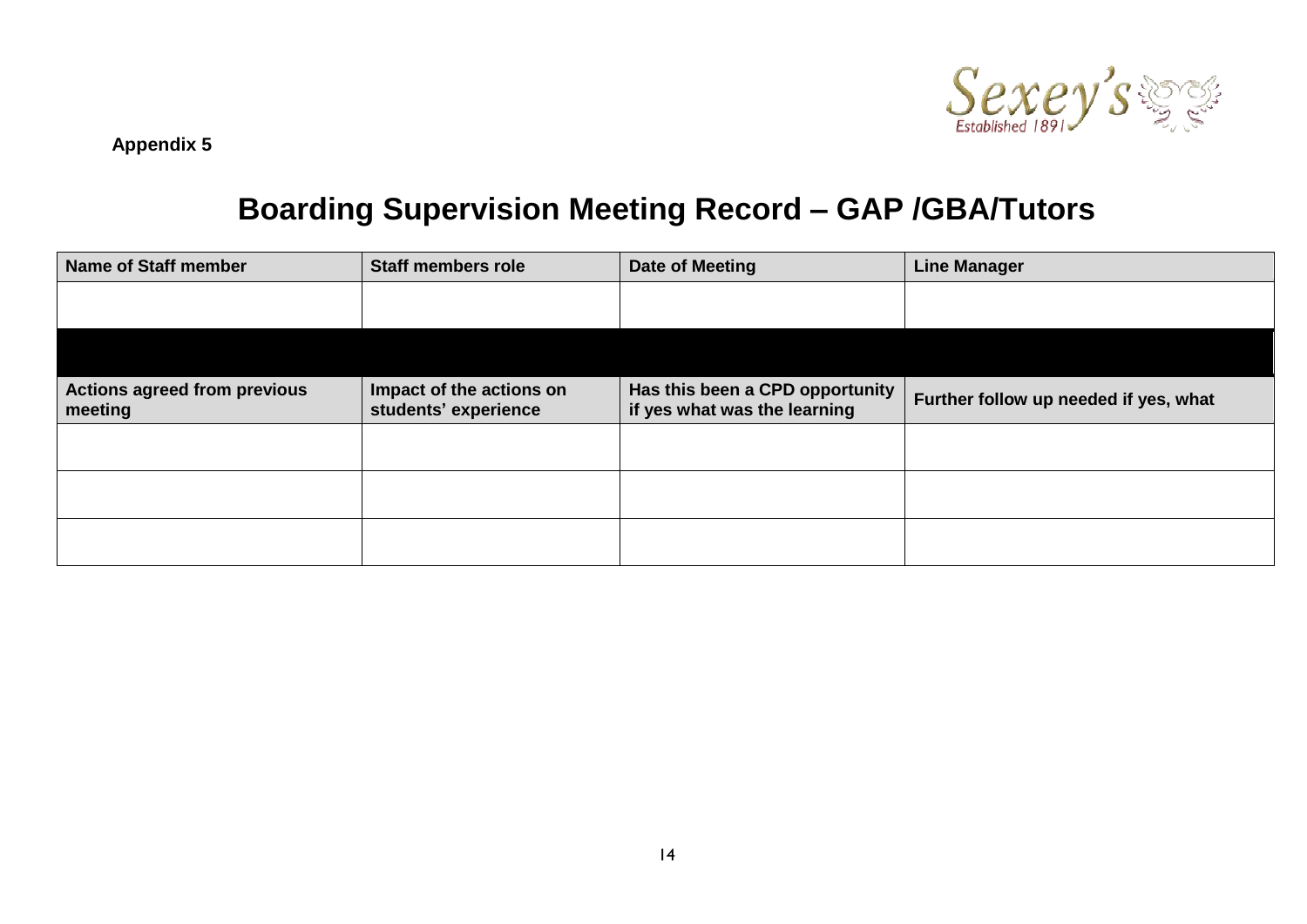**Select at least 2 of the themes below each meeting: -**

- Safeguarding concern managed recently or using a Lessons Learned case study
- Specific concern about a student well being
- Student voice received
- Personal well being

| <b>EXPLORE</b><br><b>Reflection on a theme</b> | <b>ACTION</b><br><b>Needed by staff member post</b><br>reflection | <b>IMPACT</b><br>What will be the impact on<br>young people's experiences | <b>CPD</b><br>What is the CPD opportunity? |
|------------------------------------------------|-------------------------------------------------------------------|---------------------------------------------------------------------------|--------------------------------------------|
|                                                |                                                                   |                                                                           |                                            |
| <b>EXPLORE</b><br><b>Reflection on a theme</b> | <b>ACTION</b><br><b>Needed by staff member post</b><br>reflection | <b>IMPACT</b><br>What will be the impact on<br>young people's experiences | <b>CPD</b><br>What is the CPD opportunity? |
|                                                |                                                                   |                                                                           |                                            |
| <b>EXPLORE</b><br><b>Reflection on a theme</b> | <b>ACTION</b><br><b>Needed by staff member post</b><br>reflection | <b>IMPACT</b><br>What will be the impact on young<br>people's experiences | <b>CPD</b><br>What is the CPD opportunity? |
|                                                |                                                                   |                                                                           |                                            |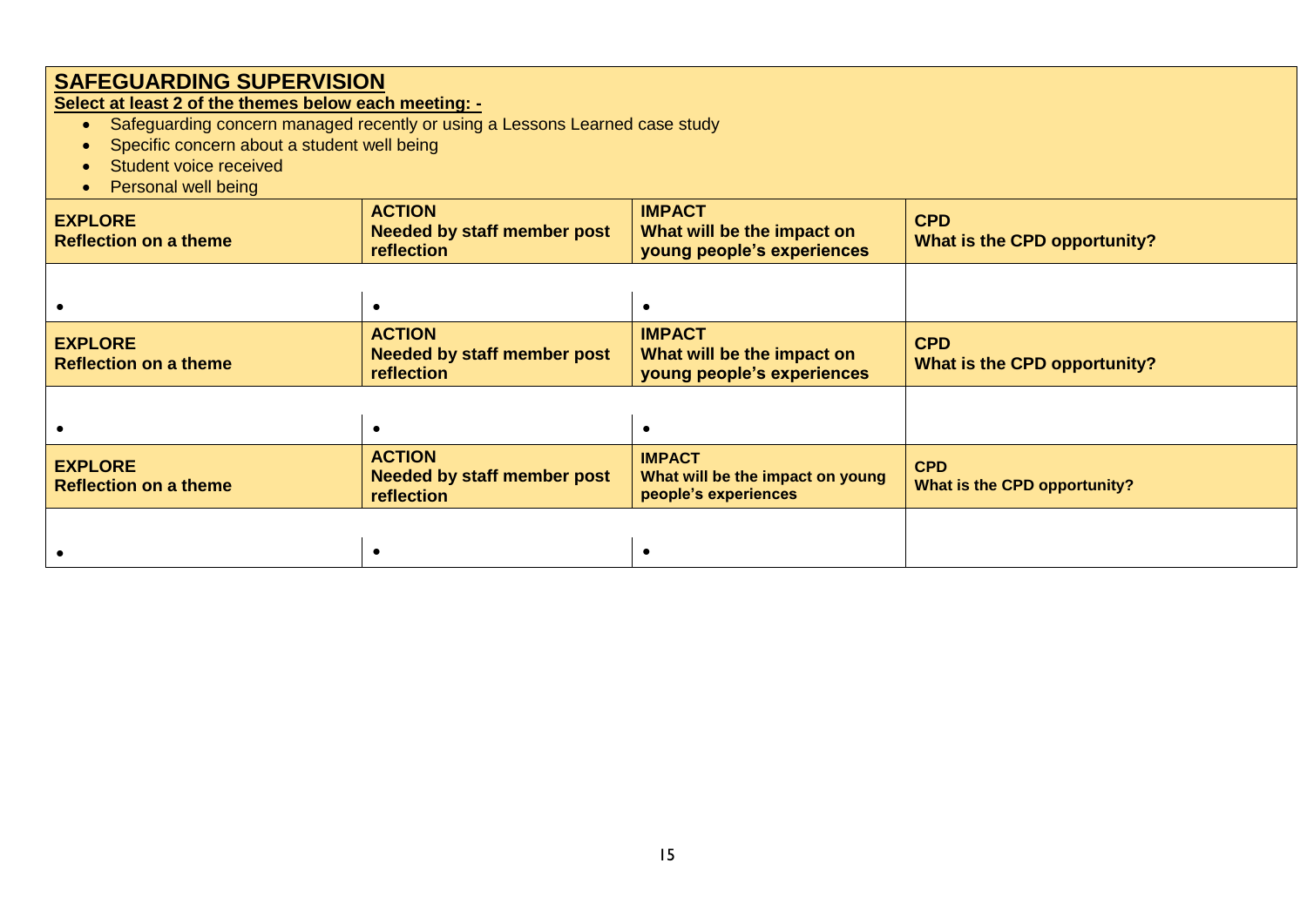### **PROFESSIONAL PRACTICE SUPERVISION**

**Select at least 2 of the themes below each meeting: -**

**Themes: -**

- **17. Development of Boarding experience for students (Mentoring, activities, house programme)**
- **18. Engagement of students in house life and role you play in it**
- **19. Management of students (Behaviour, academic support, independence)**
- **20. Student equality and diversity**
- **21. Relationships (Professional staff and students)**

| <b>THEME</b>                                                                                             | <b>EXPLORE</b><br><b>Reflection on the theme</b> | <b>ACTION</b><br><b>Needed by staff member</b> | <b>IMPACT</b><br>What will be the impact<br>on young people's<br>experiences | <b>FOLLOW UP</b><br><b>Needed by Supervisor</b> |
|----------------------------------------------------------------------------------------------------------|--------------------------------------------------|------------------------------------------------|------------------------------------------------------------------------------|-------------------------------------------------|
| <b>Development of Boarding</b><br>experience for students<br>(Mentoring, activities, house<br>programme) |                                                  |                                                |                                                                              |                                                 |
| <b>Engagement of students in house</b><br>life and role you play in it                                   |                                                  |                                                |                                                                              |                                                 |
| <b>Management of students</b><br>(Behaviour, academic support,<br>independence)                          |                                                  |                                                |                                                                              |                                                 |
| <b>Student equality and diversity</b>                                                                    |                                                  |                                                |                                                                              |                                                 |
| <b>Relationships (Professional staff</b><br>and students)                                                |                                                  |                                                |                                                                              |                                                 |

| Staff member signed and dated      |  |
|------------------------------------|--|
| <b>Supervisor signed and dated</b> |  |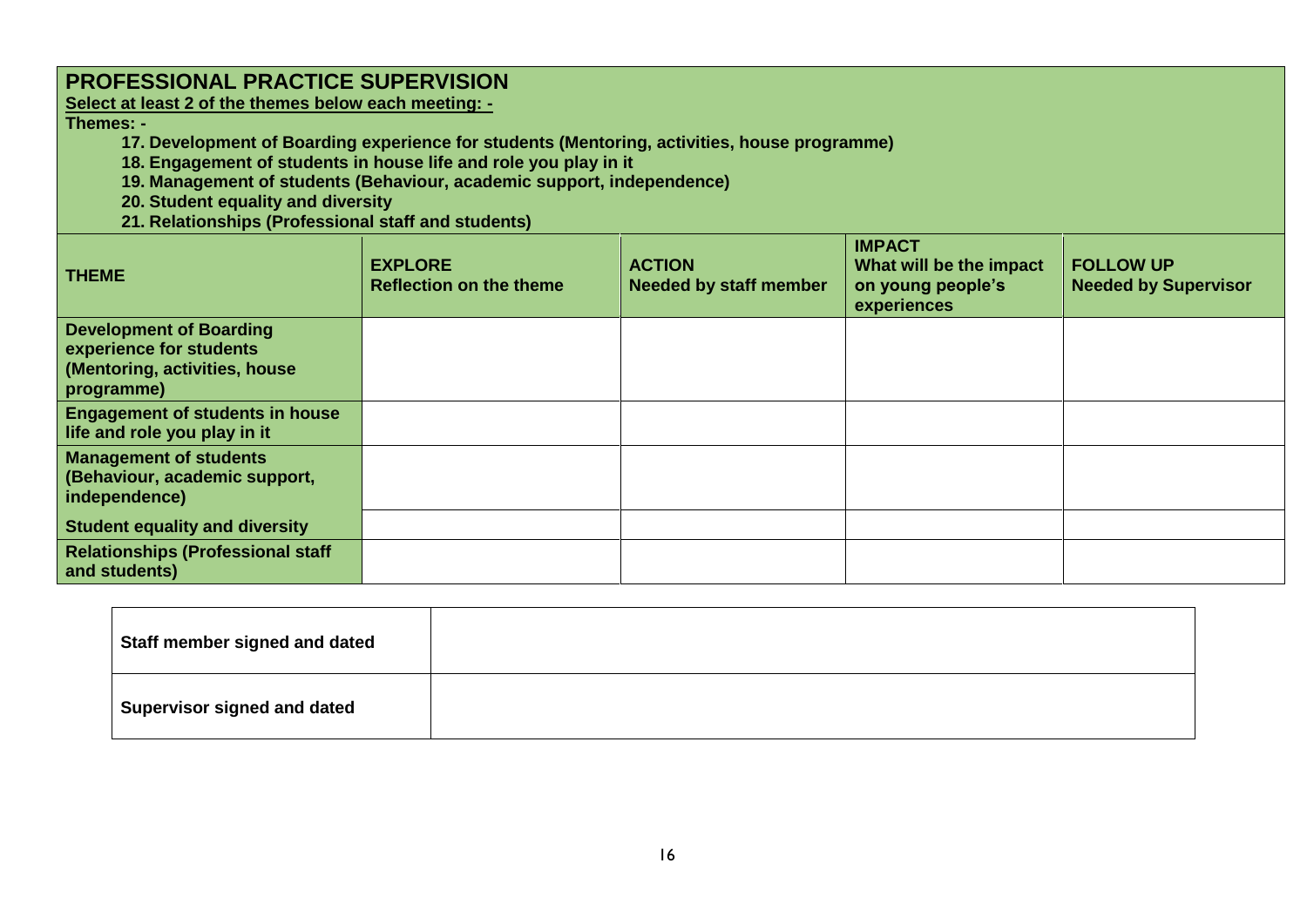

**Appendix 6**

## **Boarding Supervision Meeting Record – Domestic Team**

| <b>Name of Staff member</b>             | <b>Staff members role</b>                        | Date of Meeting                                                 | <b>Line Manager</b>                   |
|-----------------------------------------|--------------------------------------------------|-----------------------------------------------------------------|---------------------------------------|
|                                         |                                                  |                                                                 |                                       |
|                                         |                                                  |                                                                 |                                       |
| Actions agreed from previous<br>meeting | Impact of the actions on<br>students' experience | Has this been a CPD opportunity<br>if yes what was the learning | Further follow up needed if yes, what |
|                                         |                                                  |                                                                 |                                       |
|                                         |                                                  |                                                                 |                                       |
|                                         |                                                  |                                                                 |                                       |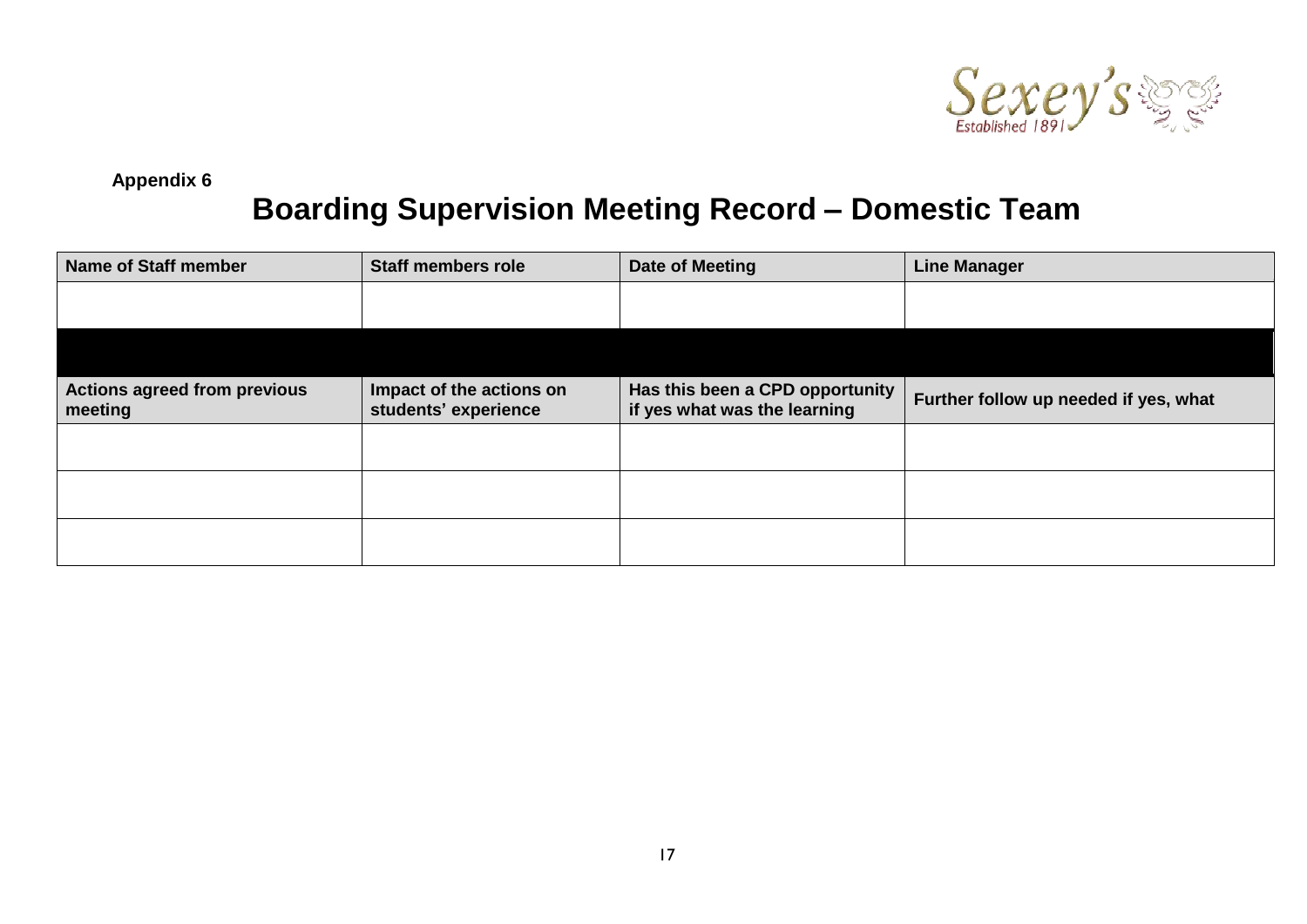**Select at least 1 of the themes below each meeting: -**

- **•** Safeguarding concern managed recently
- Specific concern about a student well being
- Personal well being

| $1$ order at $100$ $100$ $100$                 |                                                                   |                                                                           |                                            |  |
|------------------------------------------------|-------------------------------------------------------------------|---------------------------------------------------------------------------|--------------------------------------------|--|
| <b>EXPLORE</b><br><b>Reflection on a theme</b> | <b>ACTION</b><br><b>Needed by staff member post</b><br>reflection | <b>IMPACT</b><br>What will be the impact on<br>young people's experiences | <b>CPD</b><br>What is the CPD opportunity? |  |
|                                                |                                                                   |                                                                           |                                            |  |
| <b>EXPLORE</b><br><b>Reflection on a theme</b> | <b>ACTION</b><br><b>Needed by staff member post</b><br>reflection | <b>IMPACT</b><br>What will be the impact on<br>young people's experiences | <b>CPD</b><br>What is the CPD opportunity? |  |
|                                                |                                                                   |                                                                           |                                            |  |
| <b>EXPLORE</b><br><b>Reflection on a theme</b> | <b>ACTION</b><br><b>Needed by staff member post</b><br>reflection | <b>IMPACT</b><br>What will be the impact on young<br>people's experiences | <b>CPD</b><br>What is the CPD opportunity? |  |
|                                                |                                                                   |                                                                           |                                            |  |